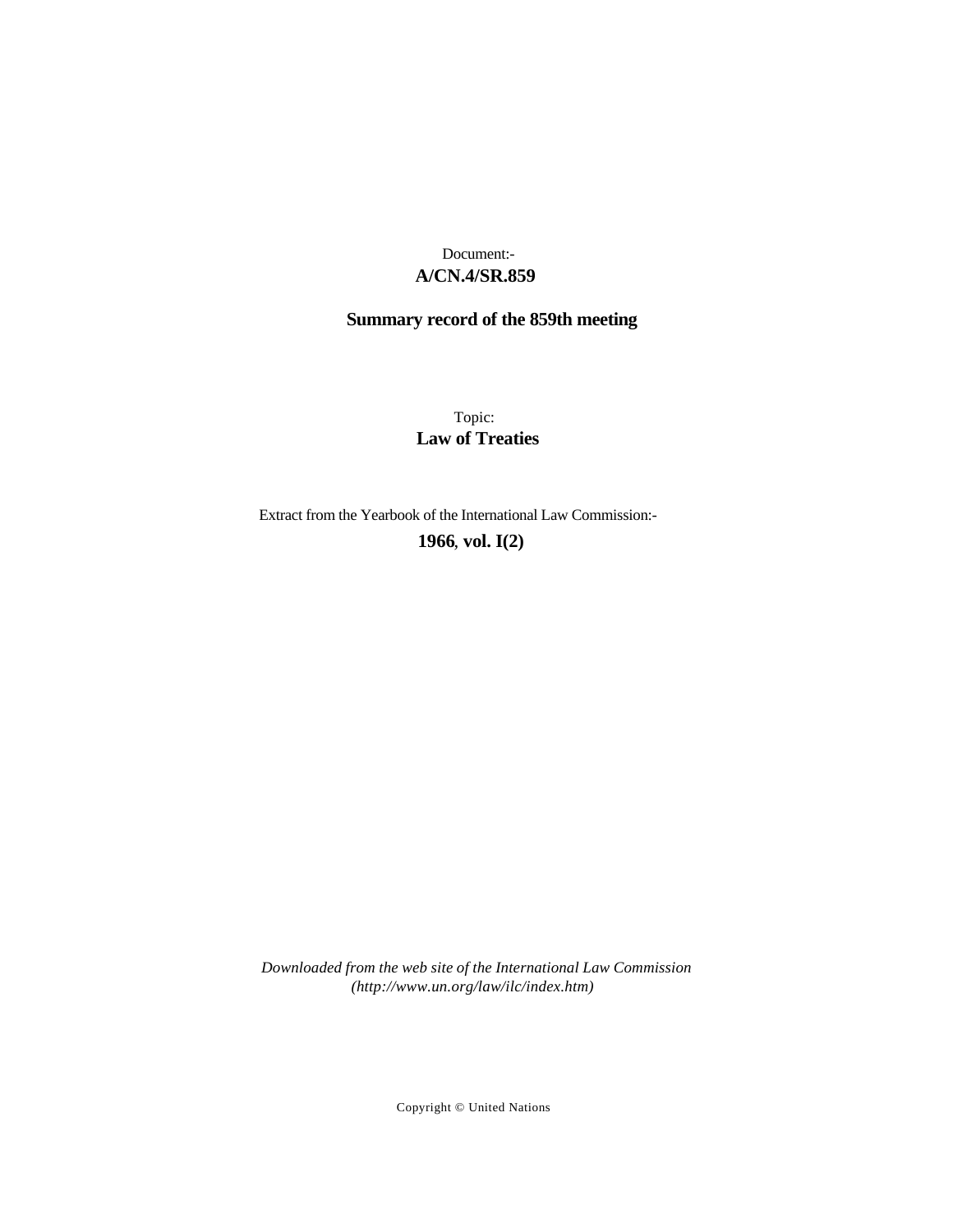[35]

111. The CHAIRMAN said that, if there were no objection, he would consider that the Commission agreed to refer article 64 to the Drafting Committee as suggested by the Special Rapporteur.

// *was so agreed.<sup>16</sup>*

The meeting rose at 12.55 p.m.

18 For resumption of discussion, see 875th meeting, paras. 9-28.

#### **859th MEETING**

*Thursday, 26 May 1966, at 10 a.m.*

## *Chairman:* Mr. Mustafa Kamil YASSEEN

*Present:* Mr. Ago, Mr. Amado, Mr. Bartos, Mr. Briggs, Mr. Castrén, Mr. El-Erian, Mr. Jiménez de Arechaga, Mr. de Luna, Mr. Paredes, Mr. Pessou, Mr. Reuter, Mr. Rosenne, Mr. Tsuruoka, Mr. Tunkin, Mr. Verdross, Sir Humphrey Waldock.

## **Law of Treaties**

 $(A/CN.4/186$  and Addenda;  $A/CN.4/L.107$  and L.115)

*(continued)*

## [Item 1 of the agenda]

ARTICLE 65 (Procedure for amending treaties) [35]

## *Article 65*

#### *Procedure for amending treaties*

A treaty may be amended by agreement between the parties. If it is in writing, the rules laid down in part I apply to such agreement except in so far as the treaty or the established rules of an international organization may otherwise provide.

1. The CHAIRMAN invited the Commission to consider article 65, for which the Special Rapporteur had proposed the following rewording:

" A treaty may be amended by agreement between the parties. The rules laid down in part I apply to such agreement except in so far as the treaty may otherwise provide.'

2. Sir Humphrey WALDOCK, Special Rapporteur, said that, of the four articles forming section II, on the modification of treaties, article 68, on the modification of a treaty by a subsequent treaty, by subsequent practice or by customary law, dealt with a somewhat different aspect of modification. The remaining three articles formed a group and, in discussing article 65, it was useful to bear in mind also the provisions of articles  $66<sup>1</sup>$  and  $67<sup>2</sup>$ .

3. Article 65 was in the nature of an introductory article and set forth the two general rules on the procedure for modification. The first rule, that a treaty could be amended by agreement between the parties, had been couched in general terms because the Commission had not wished to lay down too rigid a rule as to the conditions under which an amending agreement might be binding.

4. The second sentence of article 65, which made provision for the application to the amending agreement of the rules laid down in part I, had been criticized by some governments, the main objection being to the opening words " If it is in writing ", which the Commission had introduced in order not to exclude the possibility of amending a treaty by tacit agreement. He was quite agreeable to dropping those words, since the legal force of international agreements not in written form was safeguarded by the provisions of article *2(b),* already adopted by the Commission, and article 65 made explicit reference to part I, in which article 2 was placed. For the actual wording, he had adopted the Netherlands Government's proposal in preference to that put forward by the Israel Government.

5. A number of governments had also criticized the concluding proviso relating to " the established rules of an international organization". That criticism applied also to article 66, and the United States Government had pointed out that it affected certain other articles as well. As he had indicated in paragraph 2 of his own observations (A/CN.4/186), the Commission had anticipated that point. The Commission had never contemplated giving overriding effect to the established rules of an international organization, thereby creating a kind of concept of a law-making competence in international organizations which would automatically impinge on the law of treaties; it had merely wished to reserve the special procedures of certain organizations, such as that for the amendment of international labour conventions which was governed by the rules of the ILO. In any case, the point had already been disposed of by the Commission's adoption at the first part of its seventeenth session of article 3 *(bis)* (A/CN.4/L.115) which would automatically require the deletion from article 65 of the reference to the " established rules of an international organization ".It only remained for the Drafting Committee to examine article 3 *(bis)* carefully in the light of the government comments on article 65 in order to ensure that the reservation in article 3 *(bis)* had been expressed in sufficiently narrow terms to confine it to constituent instruments of international organizations and to treaties drawn up as part of the actual functions of an organization.

6. Mr. CASTREN said that he could accept the new wording suggested by the Special Rapporteur; it seemed likely to allay most of the misgivings of governments and was an improvement on the text adopted in 1964. It would certainly be better not to specify that the article referred only to agreements in writing, since article *2(b)* already contained a general reservation, which was applicable to all the articles and which left the problems connected with oral agreements open.

7. Similarly, since article 3 *(bis)* contained a general reservation concerning treaties which were constituent

<sup>1</sup> For the text of article 66, see below, preceding para. 51.

<sup>1</sup> See 860th meeting, preceding para. 33.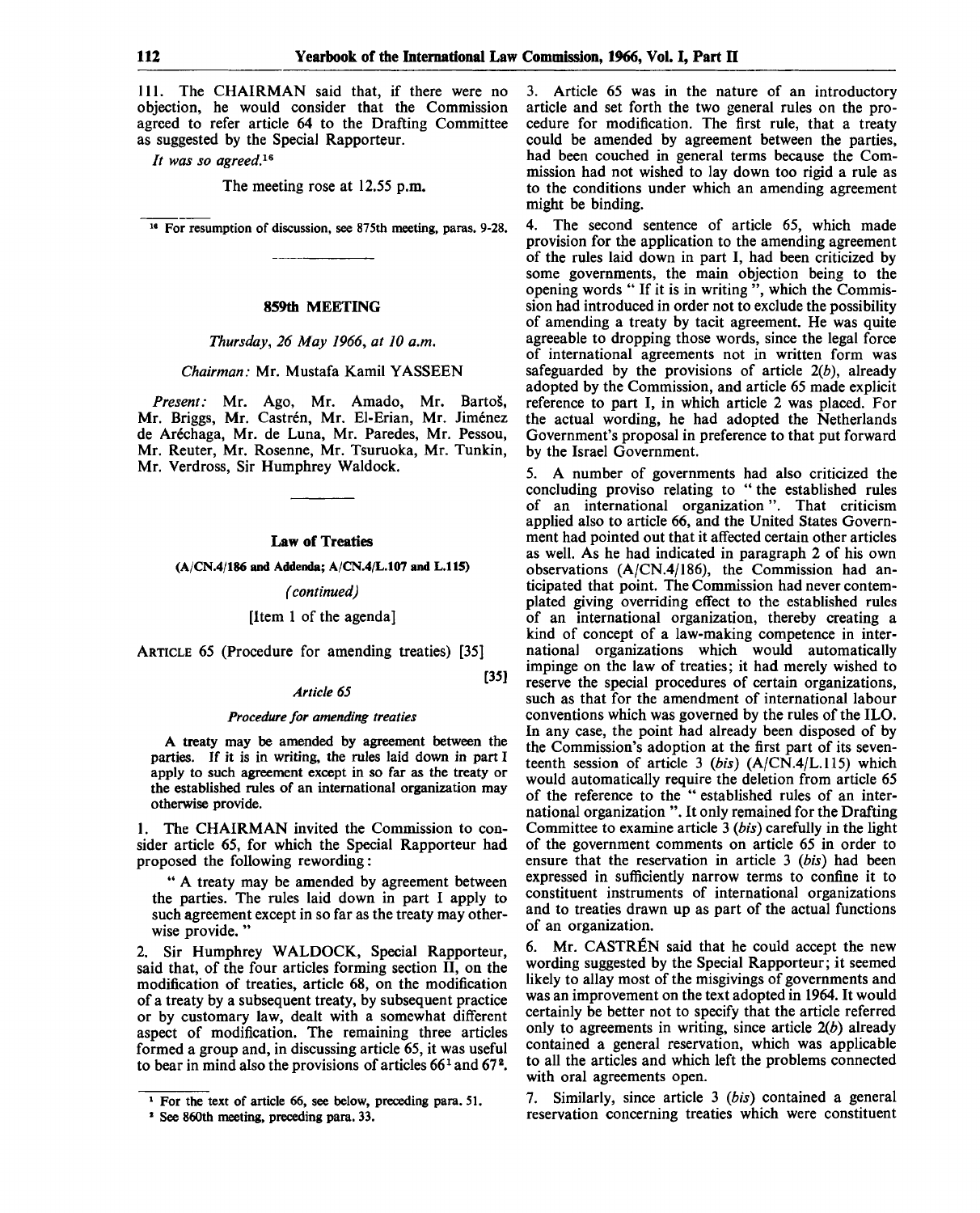instruments of an international organization or had been drawn up within an international organization, the reference to the rules of an international organization might be deleted from article 65, but article 3 *(bis)* might with advantage be re-examined in the light of the comments of the Government of Israel, as the Special Rapporteur had proposed.

8. He agreed with the Special Rapporteur on the point raised by the Government of the United States; that was a special problem and no attempt should be made to solve it in that article.

9. Mr. VERDROSS said he agreed with Mr. Castrén that the Commission could take account of the comments of governments in the way proposed by the Special Rapporteur. He wondered, however, whether the abridged version of article 65 was still needed. Apart from the reservations in the second sentence, the proposed new text said practically the same as sub-paragraph *(a)* of article 68; the two articles might perhaps be combined.

10. Mr. ROSENNE said it was correct in principle to delete the reference to " the established rules of an international organization", and since the Special Rapporteur had spoken of that deletion as an automatic consequence of the adoption of article 3 *(bis),* the Drafting Committee would have to examine whether the same reference should not also be eliminated from articles 6, 7, 12, 18 and 29.

11. He agreed with the Special Rapporteur that the text of article 3 *(bis)* required careful examination in the light of government comments on other articles.

12. He could accept article 65 as proposed by the Special Rapporteur and, unlike Mr. Verdross, considered it an essential provision. It could of course be combined with article 68 but, in that case, it was the provisions of article 68 which should be moved back to article 65, not the reverse.

13. Mr. EL-ERIAN said that he fully agreed with Mr. Castrén and that he accepted the Special Rapporteur's redraft.

14. The question of the reference to the established rules of an international organization had been greatly facilitated by the Commission's adoption of article 3 *(bis).* However, he did not believe that it would be possible to make article 3 *(bis)* any more restrictive. The reference to treaties " drawn up within an international organization " was sufficient in that respect and he had been impressed by the Special Rapporteur's remarks in paragraph 5 of his observations, in particular by his reference to Chapters IX and X of the Charter.

15. Mr. de LUNA said that he supported the Special Rapporteur's proposal for the deletion of two phrases in the article, but was less happy over the retention of the remaining provision. The only rule left in article 65 after the deletions would be the statement that a treaty could be amended by a subsequent agreement, which would itself constitute a treaty and as such be governed by part I. The main preoccupation of governments concerned the possibility of a tacit agreement being invoked to amend a treaty. In that respect, the reference in the original text to the amending agreement being in writing served some purpose, although he was prepared

to see it deleted for the reasons given by the Special Rapporteur.

16. He was inclined to agree with Mr. Rosenne that articles 65 and 68 might be combined in a single article which would begin by stating the general principle that a treaty could be amended by a subsequent agreement and would then go on to say that modification could result from a subsequent treaty, subsequent practice or the subsequent emergence of a new rule of customary law, as set forth in sub-paragraphs *(a), (b)* and *(c)* of article 68.

17. Mr. JIMENEZ de ARECHAGA said he supported the Special Rapporteur's rewording of article 65.

18. Article 65 had a definite function in the system of the Commission's draft articles and did not duplicate article 68. It referred to a treaty in which the parties deliberately set out to amend the earlier treaty; in paragraph *(a)* of article 68, the reference was to a new treaty which had the unintended consequence of modifying the application of the earlier treaty. The two ideas were completely different.

19. He could not agree with Mr. de Luna with regard to the content of the Special Rapporteur's proposal. The article stated two important substantive rules. The first was that the modifying agreement constituted a new treaty and was governed by the provisions of part I. The second was contained in the concluding proviso " except in so far as the treaty may otherwise provide ". The purpose of that proviso was to legitimate the practice of including in the treaty itself provisions for special amending procedures, such as amendment by majority vote or by the decision of some organ.

20. Mr. VERDROSS said he feared there was a slight misunderstanding between Mr. Rosenne and himself. What he had intended to propose was not that article 65 should be deleted, but merely that it should be combined with sub-paragraph *(a)* of article 68; the same result might be achieved by retaining the proposed rule in article 65 and then amending sub-paragraph *(a)* of article 68.

21. The CHAIRMAN, speaking as a member of the Commission, said he first wished to point out that the title of the article was not quite correct; it was concerned not with procedure, but with a substantive rule.

22. He agreed with those governments, in particular that of the Netherlands, which thought it undesirable to underline in article 65 the possibility of treaties being amended by tacit or oral agreement. At the second part of the seventeenth session, he had questioned the wisdom of a rule under which a treaty might be terminated by oral agreement.<sup>3</sup> Such agreements were possible, admittedly, but their use should not be given too much prominence; that was even more true of the amendment of treaties, which might involve more serious problems than termination.

23. As several governments had suggested, it would be desirable to delete the reference to international organizations. The Commission had already discussed on several occasions whether the articles of the draft

<sup>8</sup>  *Yearbook of the International Law Commission, 1966,* vol. I, part I, 829th meeting, para. 68.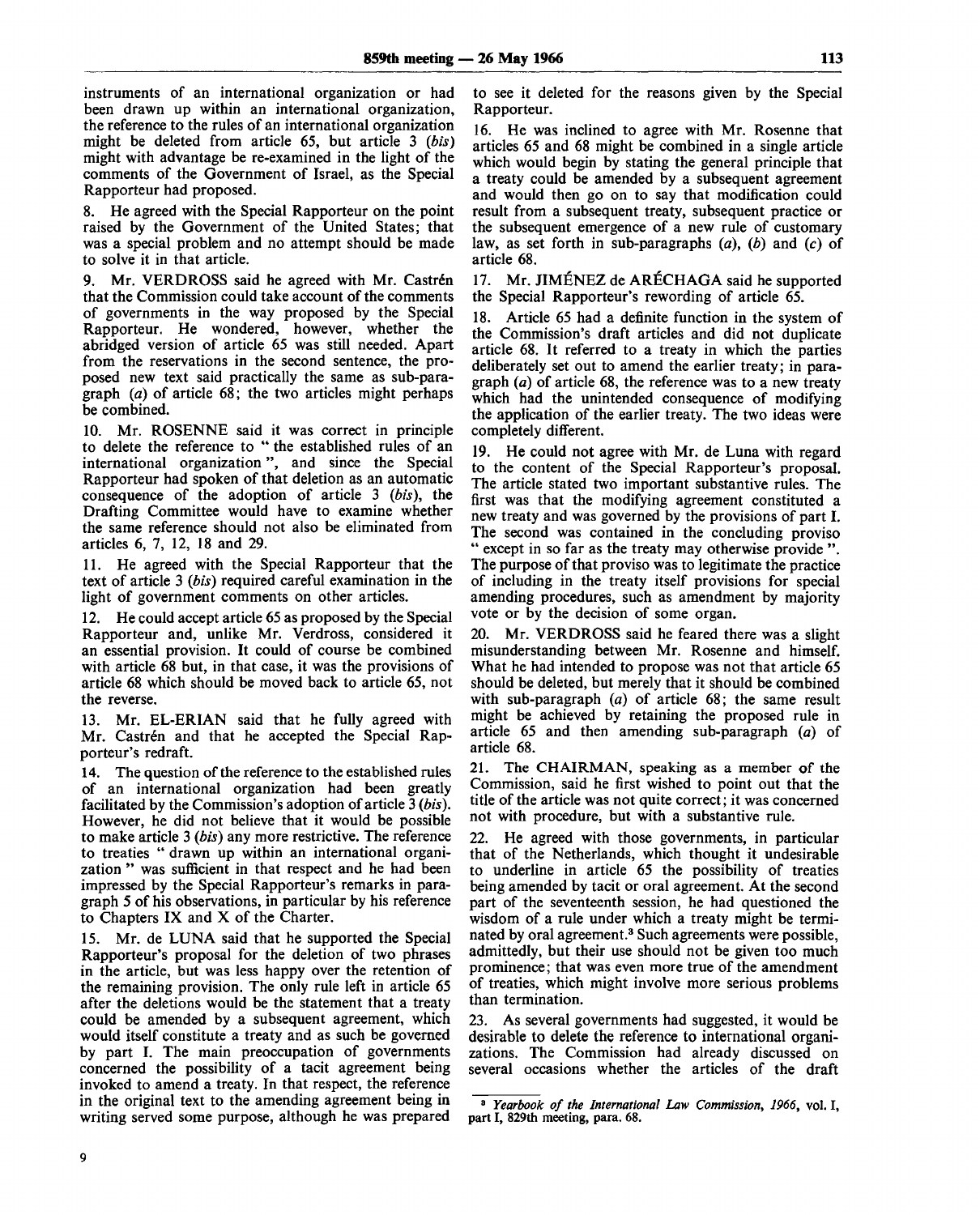applied to treaties concluded under the auspices of or within international organizations, by States acting in their capacity as members of those organizations. In any case, with the inclusion of article 3 *(bis)* in the draft, there was no longer any need to retain that exception in article 65.

24. When amended as proposed by the Special Rapporteur, article 65 seemed at first sight to state a selfevident truth, but as Mr. Jiménez de Aréchaga had just pointed out, it also specified, first, that an agreement amending an earlier agreement was governed by the rules in part I of the draft and, secondly, that reference must be made to the treaty itself, which might contain special provisions relating to its amendment. The latter point was particularly valuable; if, for instance, the parties had agreed that a treaty might be amended by a certain majority, it must clearly be recognized that that rule applied to the treaty in question. Article 65 therefore served a useful purpose.

25. Mr. EL-ERIAN said that article 65 was useful in that it laid down the general principle that a treaty might be amended by a subsequent agreement, to which the provisions of part I applied. The final proviso opened the way for laying down special amending procedures in the treaty itself.

26. The title should be amended by replacing the reference to the " procedure " for amending treaties by a reference to the general principle on the amendment of treaties.

27. Mr. BRIGGS said he could accept the two amendments proposed by the Special Rapporteur. Nothing was lost by dropping the words "If it is in writing". since the rules in part I referred to treaties, which were defined in article 1 *(a)* as international agreements " in written form ".

28. He also agreed with the Special Rapporteur's reasons for deleting the reference to " the established rules of an international organization ". As Chairman of the Drafting Committee, he was grateful to Mr. Rosenne for drawing attention to a number of other articles which contained those words; the Drafting Committee would examine whether that reference should be deleted in those articles as well.

29. On the retention of article 65, he fully agreed with the remarks of Mr. Jiménez de Aréchaga and the Chairman. It was essential to retain article 65 as a separate article in its present position, for it was the only article which covered both bilateral and multilateral treaties. The provisions of the following two articles were confined to multilateral treaties, and article 68 did not deal with the question of the formal amendment of treaties but with the operation of a treaty in the light of a subsequent treaty, a subsequent practice, or the subsequent emergence of a new rule of customary law in the circumstances set forth in sub-paragraphs *(a), (b)* and (c) of article 68.

30. Mr. BARTOS said that he was opposed to the amendment of treaties by oral agreement. However, under the rules governing the registration of treaties, agreements concluded orally but recorded in writing were not to be regarded as oral agreements. In such cases, although the intention of the parties had been expressed

orally, there was written evidence of the existence and content of the agreement; the "arrangements" of Anglo-American practice came into that category. Such agreements produced the same effect as treaties in writing.

31. Mr. de LUNA said that he had not proposed the deletion of article 65, but had merely suggested, like Mr. Verdross, that it might conveniently be combined with article 68. The only difference between the provisions of article 65 and those of sub-paragraph *(a)* of article 68 was that, in the case covered by the latter provision, the second treaty had not been concluded by the parties for the sole purpose of amending the earlier treaty.

32. The rule laid down in sub-paragraph *(a)* of article 68 was in fact a repetition of that contained in article 63, on the subject of the application of conflicting provisions of two successive treaties.

Mr. AMADO said that he was in general agreement with the Special Rapporteur and those speakers who had supported his new text. He agreed, however, with the Chairman that the term " procedure " in the title of the article should be changed, as it was incorrect. It should be noted that article 65 stated a general rule concerning the amendment of treaties, whereas article 68 dealt with questions relating to their operation.

34. Sir Humphrey WALDOCK, Special Rapporteur, after thanking Mr. Jiménez de Aréchaga and the Chairman for answering the point which had been raised with regard to the respective functions of articles 65 and 68, said he would urge the Commission not to engage at present in a discussion of article 68, a difficult article which dealt with a special matter and on which he would submit his own observations and proposals in due course. Article 68 had its genesis in an article in the section on interpretation, and the Commission had experienced great difficulty in placing it.

35. He fully endorsed Mr. Jiménez de Aréchaga's observation that article 68 was completely different from articles 65 and 66, which dealt with an agreement in which the parties set out deliberately to amend the earlier treaty. At the sixteenth session, members of the Commission had attached great importance to the distinction between the amendment of the treaty itself, for which provision was made in articles 65 and 66, and the case covered by article 67, of *inter se* agreements. In article 67, the Commission had been careful not to speak of " amendment", because the original treaty was not amended as a text; some of its parties merely entered into a modified *inter se* agreement. Article 68 dealt with some entirely different matters, involving the accidental modification of the operation of the treaty by subsequent events; in two cases covered by that article, there was no intention to amend the text of the treaty.

36. Mr. CASTREN said he agreed with Mr. de Luna that it would be possible to combine articles 65 and 68, but he shared the misgivings of the Special Rapporteur and other members of the Commission that the resulting article might be too long and too complex, and give rise to confusion. It would be better, therefore, to keep them separate.

37. He supported the proposal by the Chairman and Mr. El-Erian that a change should be made in the title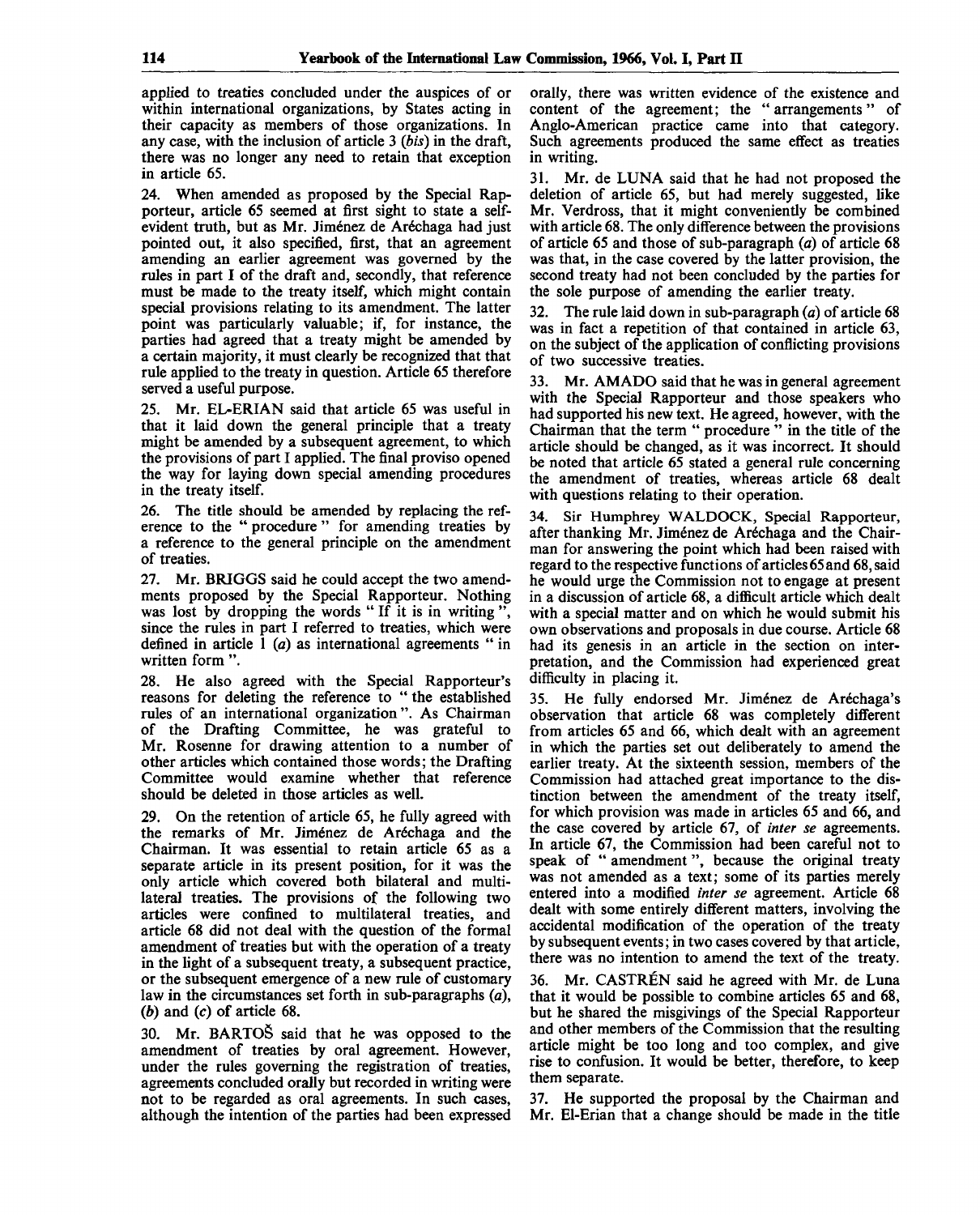of article 65; it should probably be amended along the lines suggested by Mr. El-Erian.

38. Mr. REUTER said that, in view of the importance attached to the principle of sovereignty in the draft, the Commission would seem to intend that article 65 should state the so-called principle of the *acte contraire,* the principle that a treaty which had been concluded in a certain way could always be amended in the same way. If that was the intention of article 65, it was an important and useful rule, bearing as it did on a problem which was not purely theoretical.

39. For example, if the parties had provided in a treaty that it could not be amended until a certain number of years had elapsed, was any amendment of the treaty prohibited before that period had elapsed or could the parties to the treaty amend that provision of the treaty so that they could revise the treaty before the date laid down ? The point might seem rather academic in the case of bilateral treaties, but it did nevertheless arise. It was more serious in the case of treaties concerning international organizations, especially when the parties had agreed in the treaty that its amendment should be more difficult than its conclusion. For example, if it was considered that the establishment of an international organization resulted in the creation of a legal entity and if it was provided that the treaty could not be revised except with the participation of one of the organization's organs, it was possible that governments might wish to amend that rule among themselves. Could they do so or was that no longer within their power ?

40. The Commission should certainly make its intention in that respect absolutely clear.

41. Mr. BARTOS said that the question raised by Mr. Reuter had been discussed at length by international jurists. The point was whether the rule which existed in comparative municipal law, that the parties had the capacity to decide the form of their contracts, also applied to treaties, or whether each expression of sovereign will was complete in itself. It sometimes occurred in practice that the basic provisions of a treaty which had been concluded in the most formal manner, with a preamble, final clauses and a ratification procedure, and to which the parties had given wide publicity, were subsequently amended by an agreement in simplified form or even by a mere exchange of notes. It was possible that the treaty had been concluded in a particular political atmosphere and that, following a change in that atmosphere, the two States had agreed to reduce its importance or even to let it virtually lapse as discreetly as possible.

42. In his view, the rule which appeared in all civil codes and in customary law, including the common law, whereby the parties committed themselves in advance to use a certain form of contract, did not apply to international treaties; States were free at all times to choose the form of agreement which suited them. An expression of the will had been given; it could also be changed, but the form in which it was changed could differ from that in which it had been given; the parties were not tied to any given form.

43. Mr. JIMENEZ de ARECHAGA said that the Commission had never intended to endorse the theory

of the *acte contraire.* In fact, the Commission had agreed that a formal treaty could be repealed or amended by a less formal agreement, or even by subsequent custom.

44. With regard to the other point raised by Mr. Reuter, the concluding proviso, " except in so far as the treaty may otherwise provide", ensured that it would be possible to establish in the treaty amendment procedures which could be either easier or more difficult than the procedures employed for adopting the treaty itself. It was impossible to accept the theory, which had been put forward by one delegation in the United Nations, that the Charter could be amended by a two-thirds majority—the majority by which it had been adopted originally—in disregard of the express provisions of Articles 108 and 109 of the Charter.

45. Mr. AGO said that the article laid down an important rule. He agreed with the Special Rapporteur and with those members of the Commission who believed that the important point was to state that the rules laid down for the conclusion of a treaty should apply to its amendment, except where the treaty itself provided for different rules, which might make amendment easier or harder than conclusion. The Commission intended to give the parties both possibilities.

46. In view of the content of article 3 *(bis)* there was no longer any need to refer in article 65 to the established rules of an international organization.

47. He was in favour of the text proposed by the Special Rapporteur, except that the article should preferably be headed " Rule applicable to the amendment of treaties ". He also agreed with the Special Rapporteur that article 68 was far from satisfactory and would have to be revised.

48. Sir Humphrey WALDOCK, Special Rapporteur, said he endorsed Mr. Jiménez de Aréchaga's remarks on the rejection by the Commission of the theory of the *acte contraire.* Article 65 gave full liberty to the parties to agree on their own procedures for amendment. In doing so, they would naturally take into account their constitutional positions, but that was a matter which concerned the parties exclusively.

49. He proposed that article 65 should be referred to the Drafting Committee with instructions to amend its title and consider its wording in the light of the discussion.

50. The CHAIRMAN said that, if there were no objection, he would consider that the Commission agreed to refer article 65 to the Drafting Committee, as proposed by the Special Rapporteur.

// *was so agreed.\**

ARTICLE 66 (Amendement of multilateral treaties) [36]

#### *Article 66*

#### *Amendment of multilateral treaties*

1. Whenever it is proposed that a multilateral treaty should be amended as between all the parties, every party has the right to have the proposal communicated to it,

<sup>4</sup> For resumption of discussion, see 875th meeting, paras. 29-41.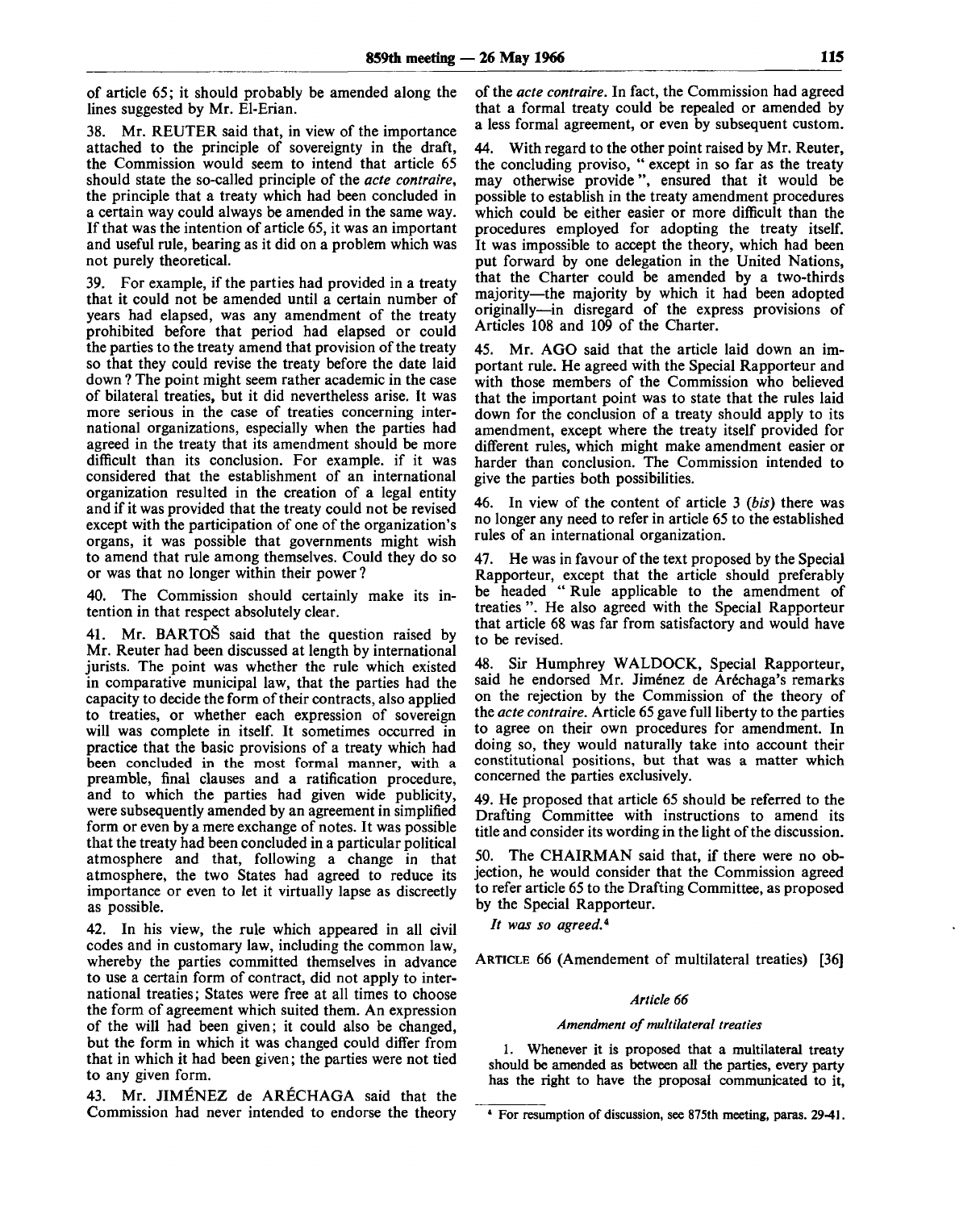and, subject to the provisions of the treaty or the established rules of an international organization:

*(a)* To take part in the decision as to the action, if any, to be taken in regard to it;

*(b)* To take part in the conclusion of any agreement for the amendment of the treaty.

2. Unless otherwise provided by the treaty or by the established rules of an international organization:

*(a)* An agreement amending a treaty does not bind any party to the treaty which does not become a party to such agreement;

*(b)* The effect of the amending agreement is governed by article 63.

3. The application of an amending agreement as between the States which become parties thereto may not be invoked by any other party to the treaty as a breach of the treaty if such party signed the text of the amending agreement or has otherwise clearly indicated that it did not oppose the amendment.

51. The CHAIRMAN invited the Commission to consider article 66, for which the Special Rapporteur had proposed a revised text reading:

" 1. Unless the treaty otherwise provides, any proposal to amend a multilateral treaty as between all the parties must be notified to every other party which shall have the right to take part in:

*(a)* The decision as to the action, if any, to be taken in regard to such proposal;

*(b)* The conclusion of any agreement for the amendment of the treaty.

" 2. Unless the treaty otherwise provides :

(a) An agreement amending a treaty does not bind any party to the treaty which does not become a party to such agreement;

*(b)* The effect of the amending agreement is governed by article 63.

" 3. If the proposal relates to a multilateral treaty which has not yet entered into force, it must be notified to every State which by its signature or otherwise shall have adopted or endorsed the text. *Mutatis mutandis,* paragraphs 1 and 2 shall then apply with respect to each such State.

" 4. A party to the treaty, which by its signature or otherwise has adopted or endorsed the text of the amending agreement but without becoming a party thereto, may not object to the application of that agreement as between any States which have become parties to it. "

52. Sir Humphrey WALDOCK, Special Rapporteur, said that, in his revised text, the reference in paragraphs 1 and 2 to the established rules of an international organization had been deleted for the reasons already given by him in connexion with article 65.<sup>5</sup>

53. In response to a comment by the Government of Israel, he had amended the opening sentence of paragraph 1 so as to make notification subject to the proviso " Unless the treaty otherwise provides "; since the substantive rights set forth in sub-paragraphs *(a)* and *(b)*

were subject to the provisions of the treaty, it was logical that the same should be true of the notification. The whole of paragraph 1 would thus be couched in the form of a residuary rule, as had already been the case in the 1964 text with regard to sub-paragraphs *(a)* and *(b).*

54. In paragraph 3 of his observations (A/CN.4/186), he examined the possibility that the Israel Government's suggestion might perhaps have been intended to cover also the right of a party to put forward a proposal for amending a multilateral treaty. In 1964, the Commission had discussed the practice of including in certain multilateral treaties clauses designed to restrict the making of proposals for amendment in some manner, for example, until after the lapse of a specified period of time.<sup>6</sup> The Commission, however, had arrived at the conclusion that it could not lay down, as a rule of law, that the parties to a treaty were not at liberty to make any proposals for amendment at all. On the political and diplomatic plane, the question of the amendment of a treaty could always be raised. Accordingly, he had not proposed in his revised text that the opening proviso of paragraph 1 should govern also the right of a party to put forward a proposal for amending a multilateral treaty.

55. Paragraph 5 of his observations dealt with a point raised by the Government of Israel in regard to the notification of proposals of amendment. The point applied to article 67 as well and related to the " intermediate " case in which the notice of amendment was made at a time when the parties proposing the amendment did not yet know whether the ultimate result would be an amendment of the treaty as such for all the parties, or merely an *inter se* agreement. Cases of that type did arise in practice but it was difficult to provide for them; any attempt to lay down rules in the matter might hinder the progress of political negotiations on desirable proposals for the amendment of a treaty. Moreover, it was hard to draw a dividing line between preliminary discussions and mature proposals for amendment. His own suggested solution to the problem was that paragraph 2 of article 67 should be strengthened. When the Commission came to consider article 67, it would have before it his analysis of government comments, from which it would note the concern expressed by a number of governments at the looseness of the provisions on notification contained in that article.

56. In paragraph 6 of his observations, he discussed the question of the rights or interests of States that had taken part in drawing up the treaty, and whether those States, even if they were not yet parties, should not be notified of proposals for the amendment of the text. The question had engaged the attention of the Commission in connexion with other articles as well. He had himself originally proposed provisions safeguarding the interests of all those States, but the Commission had arrived at the conclusion that such safeguards would lead to too much complication and would grant too great a benefit to States which had shown little real interest in the text of the treaty.

57. In paragraph 7 of his observations, he discussed the case, mentioned by the Government of Israel, of

<sup>&</sup>lt;sup>5</sup> See paragraph 5 above.

<sup>6</sup> See *Yearbook of the International Law Commission, 1964,* vol. I, 744th-747th meetings.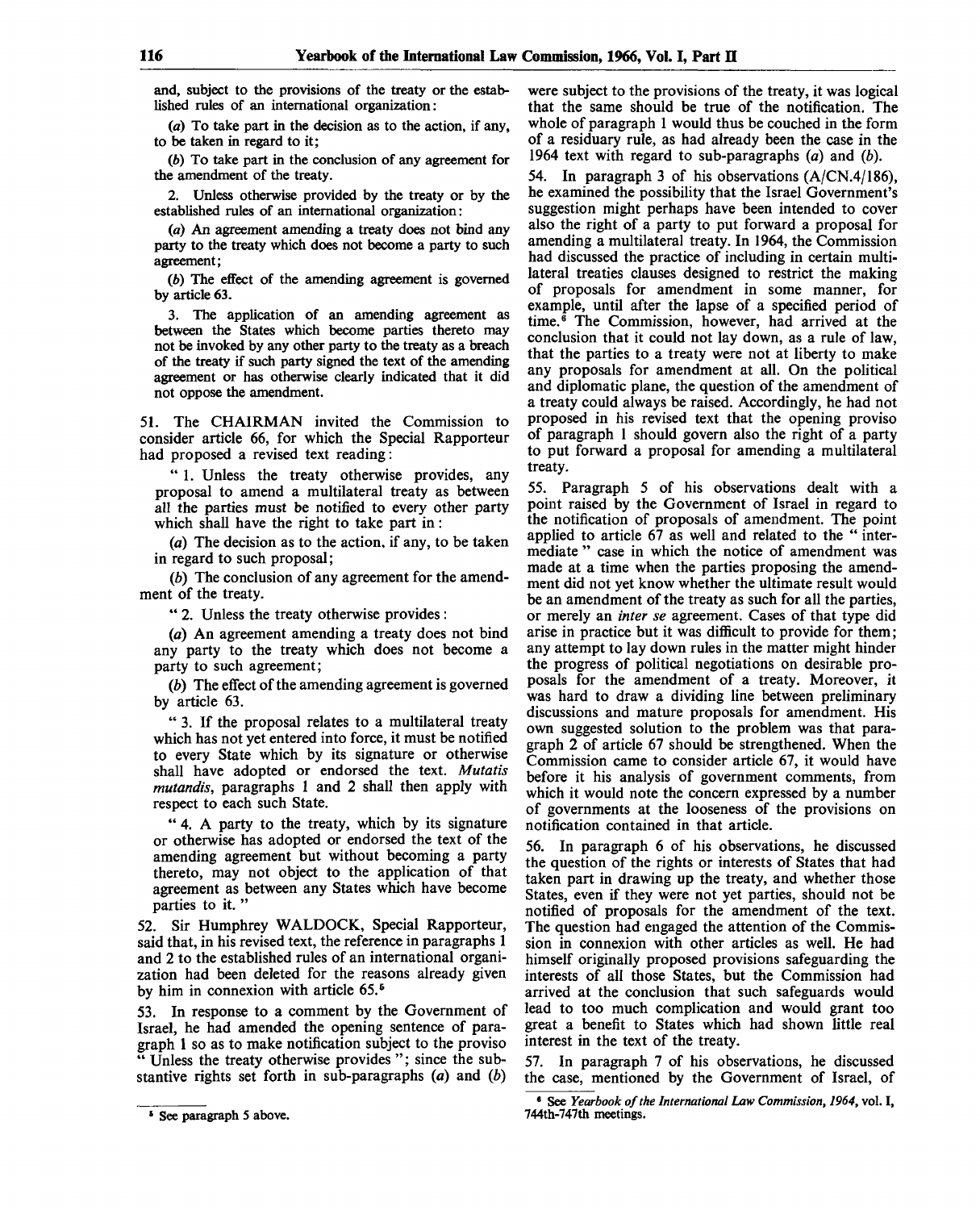the possible amendment of the text before the treaty came into force. Sometimes States would fail to ratify a treaty precisely because of some defect in the text, whereas if the text were amended, the necessary number of ratifications for entry into force might well be obtained. In order to take that point into account, he had drafted a new paragraph 3 for the consideration of the Commission.

58. The point raised by the Hungarian Government and referred to in paragraph 8 of his observations had been discussed by the Commission in connexion with article 8 on participation in a treaty, the decision on which had been postponed.

59. The Government of Israel had suggested that, in paragraph  $2(b)$ , reference should be made not only to article 63, but also to articles 59-61. As indicated in paragraph 9 of his observations, he considered that it was sufficient to refer to article 63, which already gave effect to the essential rule of article 59 which protected the rights of third States and prevented any obligations from being imposed upon them, so that they could not be deprived of their rights under an earlier treaty without their consent.

60. Three Governments had criticized paragraph 3 of article 66 and he had discussed their criticisms in paragraphs 10-13 of his observations; he had proposed a rewording of the paragraph, which would now become paragraph 4. The Commission would have to consider whether that concluding paragraph was necessary and, if so, what its terms should be. His view was that the provision should be restricted to the narrow point of estoppel arising from the adoption or endorsement of the amending agreement.

61. Mr. AGO said the Special Rapporteur should remove the uncertainty created by the opening sentence of paragraph 1 of his revised text; it could be taken to mean that the proposal to amend must be notified only to the parties which had the right to take part in the acts in question, which would make the whole article unintelligible.

62. Sir Humphrey WALDOCK, Special Rapporteur, said that the opening sentence of paragraph 1 was intended to mean that the proposal must be notified to all the parties and that those parties would have the right to take part in the decision mentioned in sub-paragraph *(a)* and in the conclusion of any amending agreement, as mentioned in sub-paragraph  $(b)$ . The language was somewhat ambiguous and the Drafting Committee should consider its improvement. There was, of course, no intention to go back on the Commission's 1964 decision that every party had the right to be notified.

63. Mr. JIMENEZ de ARECHAGA said he agreed with the Special Rapporteur that paragraph 1 called for some drafting changes. Perhaps all that was necessary in the revised text was to put a full stop after the word " party " and substitute the words "The party thus notified " for the word " which ". The rest of the text need not be broken up into sub-paragraphs.

64. Paragraph 2, with the insertion of the word " amended " after the words " Unless the ", was acceptable.

65. Paragraphs 3 and 4 should be deleted. He was not convinced that a provision was needed concerning the amendment of a treaty not yet in force or that signatory States were entitled to be notified and to participate in the amending process on an equal footing with States that were actually parties to the treaty. Surely such a provision had no place in the general system of the Commission's draft articles which elsewhere were concerned with treaties that were in force. The signatories to a treaty not yet in force possessed complete freedom to adopt a new text by means of an independent agreement. Moreover, paragraph 3 presented practical difficulties in connexion with notification and termination, as the Special Rapporteur had pointed out.

66. Paragraph 3 of the 1964 text had served some purpose, inasmuch as it covered the case of breach and provided for estoppel. He mentioned that point in the hope that the Special Rapporteur might be disposed to modify the somewhat rigid standpoint he had adopted in regard to article 63. His new paragraph 4 for article 66 should be brought into line with article 67 because it was evident that a State, whether or not it had signed the text, was not entitled to contest the application of the amended agreement as between other States, unless its rights were affected and it could only object to such an *inter se* agreement if the conditions specified in article 67 were not fulfilled.

67. Mr. TUNKIN said that the discussion of articles 66 and 67 during the sixteenth session had revealed a certain difference of opinion. He agreed on the whole with the Special Rapporteur's analysis of the observations received from governments and delegations on the former article.

68. He had some sympathy with the Hungarian Government's comment on paragraph 1 because, as the international community expanded with the appearance of new States, what could be regarded as general multilateral treaties might not at any given moment include all States among the parties; but that was a problem of participation and more relevant to article 8. The Special Rapporteur's suggestion to drop the reference to the " extablished rules of an international organization " in paragraph 1 was acceptable as well as his other suggested changes in that paragraph.

69. To a large extent he shared the doubts expressed by Mr. Jiménez de Aréchaga about the revised text of paragraph 3, which might result in instability and confusion by allowing any State to propose amendments to a text already adopted, even before the treaty had entered into force. That might require a second conference to consider the amendment, and not all the States that had participated in drawing up the text might attend. Such action should certainly not be encouraged, and the contingency was in any case covered in the opening proviso of paragraph 1. Paragraph 3 should be dropped.

70. Doubts had been expressed about the utility of the revised paragraph 4 on the ground that the point was already covered in article 67: that was a matter that could be examined by the Drafting Committee. His own view was that the paragraph could be left out, mainly for the reasons given by Mr. Jiménez de Aréchaga. If it were retained, some drafting changes would have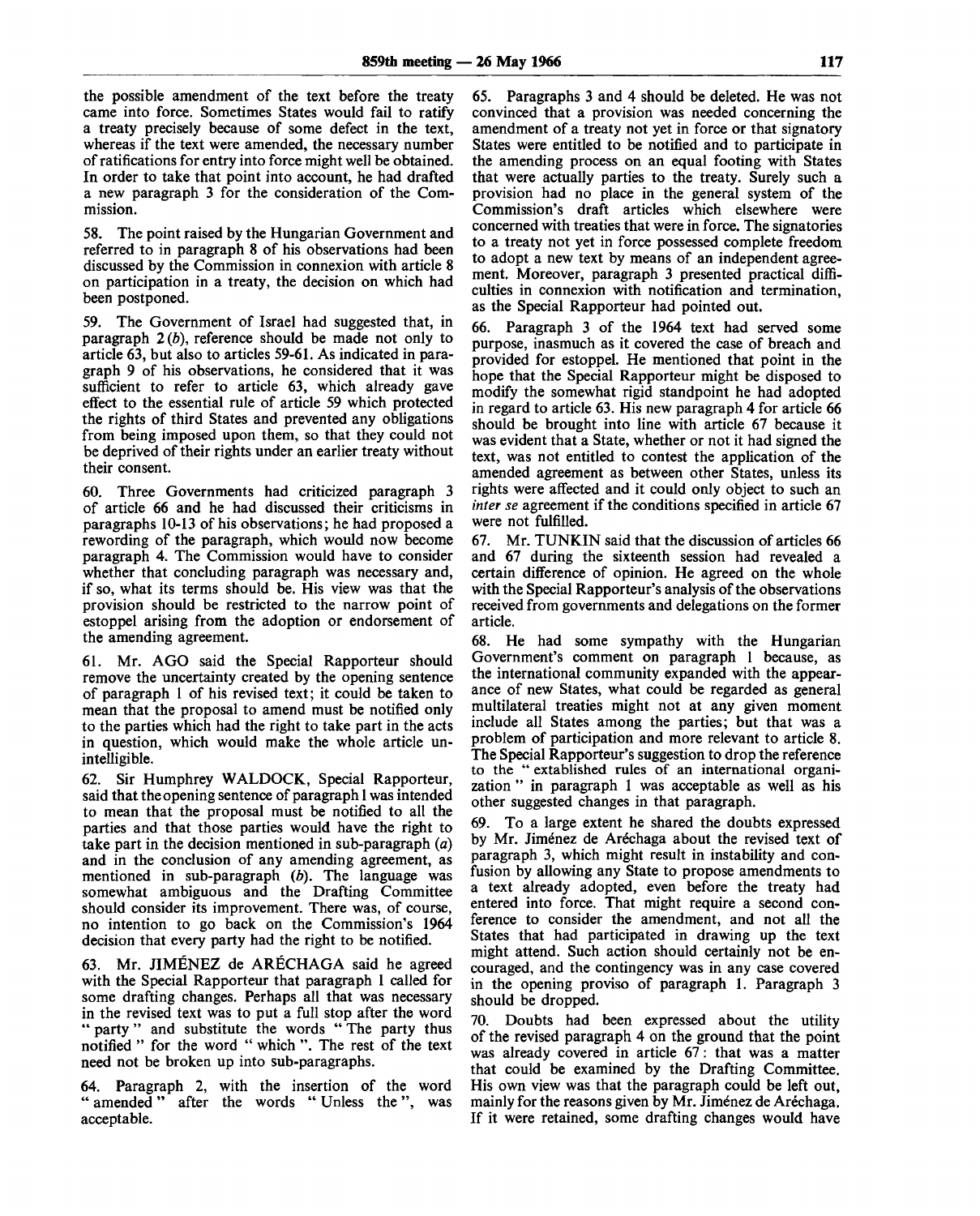to be made to remove any misunderstanding about the meaning of the words " or otherwise has adopted or endorsed .. . ".

71. Mr. ROSENNE said that the Special Rapporteur's new text for paragraphs 1 and 2, with the drafting changes proposed by Mr. Jiménez de Aréchaga, was acceptable.

72. The arguments for and against retaining paragraph 3 were fairly evenly balanced. Perhaps a provision on those lines was needed because, if his interpretation was right, it might constitute an exception to the provisions of article 17. It would be helpful to hear the Special Rapporteur's views on the relationship between those two provisions.

73. He reserved his position in regard to the new paragraph 4.

74. Sir Humphrey WALDOCK, Special Rapporteur, said that he had not yet given a great deal of thought to the relationship between the revised paragraph 3 and article 17. Although the obligation to refrain from acts calculated to frustrate the object of a proposed treaty, laid down in article 17, might be held to preclude proposals to amend a text before its entry into force, it might be going too far to make a cross-reference in paragraph 3 to that obligation.

75. He had been more preoccupied with the question whether a provision of the kind embodied in paragraph 3 was necessary at all. He had no strong views on the matter but had put forward a text for the Commission to consider. There was considerable force in Mr. Tunkin's argument that it would be undesirable to encourage States, before the entry into force of the treaty, to tamper with a text already approved or adopted. Perhaps the problem could be left aside for decision by States, particularly in view of the political aspects.

76. The purpose of paragraph 3, which was not a particularly radical provision, was to enable any State that had taken part in the formulation of the text to be consulted on a proposal to amend it before the treaty had entered into force and before, strictly speaking, any parties existed. He had no particular liking for the drafting of paragraph 3; there was a very real difficulty in finding a suitable form of words to designate the States which had taken part in the formulation of the text. They could not be described as the signatories nor as those which had adopted the text; in the latter case the records of the final voting might not necessarily suffice to identify them. The difficulty had been discussed at length by the Commission in the past, but no satisfactory solution had yet been found. He noted that Mr. Tunkin had not offered any alternative version for paragraph 3 either.

77. Mr. CASTREN said that the amendments which the Special Rapporteur had proposed to the 1964 text in the light of the comments made by governments seemed on the whole to be justified. The special reservations in regard to the " established rules of an international organization " should be deleted from paragraphs 1 and 2, as they had been from article 65, for the reasons given by the Special Rapporteur in his observations. His other amendments to paragraph 1 were also of a formal nature and, as they improved the text, they were acceptable.

78. Paragraph 2 had been left as it was, except for the deletion of the reservation to which he had already referred, and the Special Rapporteur had been right in rejecting the other proposed amendments.

79. The new paragraph 4, former paragraph 3, was more precise and less categorical on a number of points. It no longer provided that a breach of the treaty had taken place if certain States parties to the treaty started to apply, in their mutual relations and without the consent of the other parties, an agreement amending the treaty. According to the new text, the parties could give their assent by adopting or endorsing the text of the amending agreement by signature or otherwise. In that particular respect, however, he had the impression that the 1964 text, which was clearer and more precise, would be preferable. The expression " adopting the text of the treaty" had been severely criticized in 1964. Perhaps, even, as Mr. Jiménez de Aréchaga had said, the article was not necessary at all.

80. He doubted the wisdom of including the new provision contained in paragraph 3, for although cases might arise in which some of the States which had concluded a treaty wished to amend it before it had come into force, such cases were fairly rare, and that special and complicated issue should not be raised in draft articles devoted to general rules.

81. Mr. de LUNA said that he whole-heartedly approved the new form which the Special Rapporteur had given to paragraphs 1 and 2. In the light of the new text of article 3 *(bis),* the reference to the established rules of an international organization could be deleted.

82. He shared the doubts which had been expressed as to the the advisability of including paragraph 3 in the article. Admittedly, it quite often happened that, when a specific number of ratifications was required for the entry into force of a multilateral treaty, ten years or so elapsed before the necessary number of ratifications were obtained. During that interval, the parties might reconsider the treaty or circumstances might change, thus creating an obstacle to the ratification of the treaty which the parties could overcome by amending the treaty. In that case, a problem of interpretation arose. According to article 17, States were obliged to refrain " from acts calculated to frustrate the object" of a treaty. Consequently, if the amendment did not frustrate the object of the treaty, there was no need for the paragraph 3 suggested by the Special Rapporteur: States were quite free to propose an amendment even to a treaty that had not yet come into force. On the other hand, if the amendment was such that it frustrated the object of the treaty, the Commission should make some specific observation on the subject, if only in the commentary to article 17.

83. He agreed with Mr. Jiménez de Aréchaga on paragraph 4. The principle *nemo potest venire contra factum proprium* was self-evident, but should be reaffirmed. The only question was whether the *sedes materiae* was article 66 or article 67. In fact, article 67 dealt with the modification of multilateral treaties between certain of the parties, and the new paragraph 4 of article 66 was also concerned with the application of the agreement in relations between certain parties.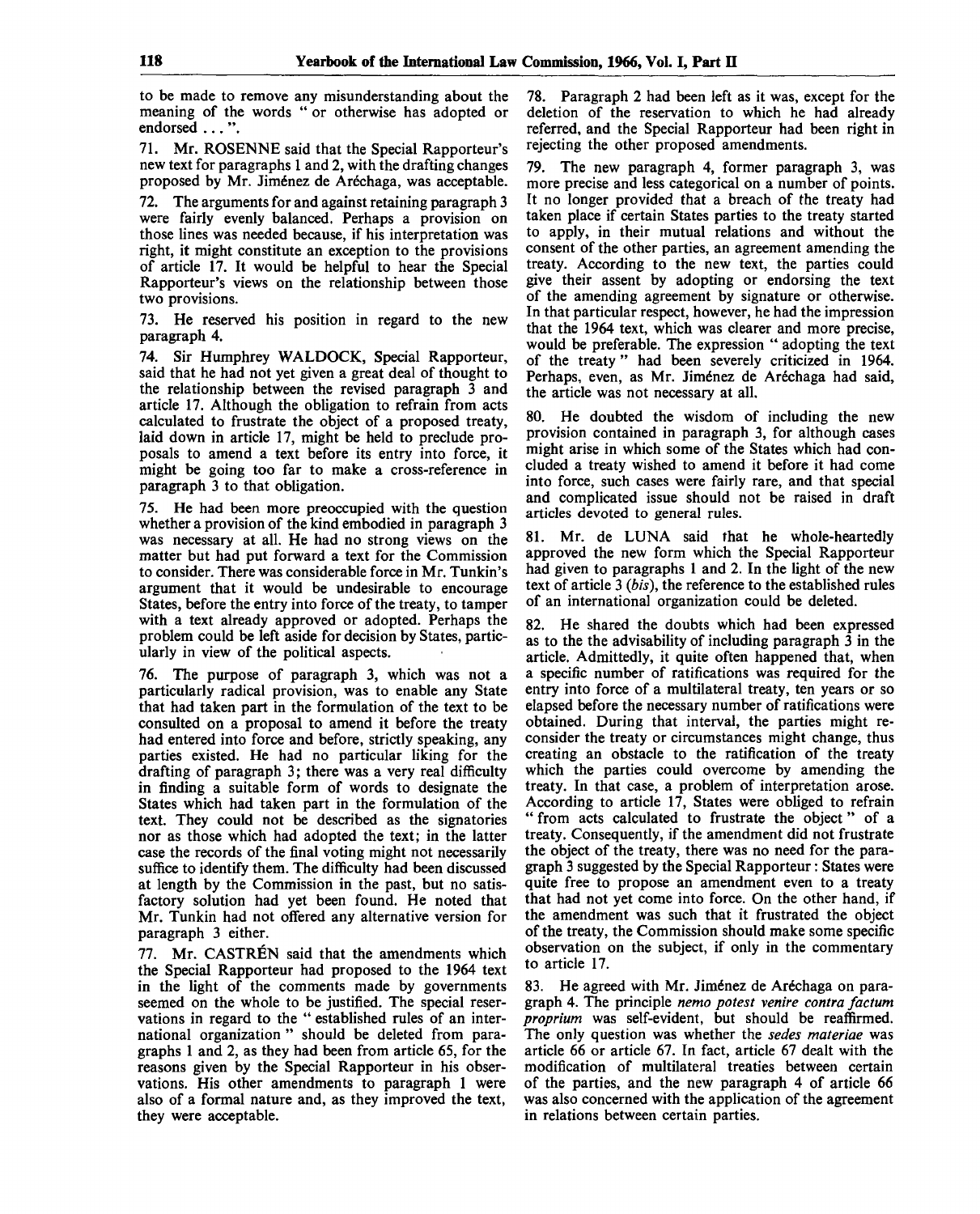84. Paragraph 4 was based on comments made by governments which left him completely unconvinced. The principle *nemo potest venire contra factum proprium* was a general principle of international law which the new text expressed in a very weak form. That being so, whether the paragraph was left in article 66 or transferred to article 67, he would prefer that it should convey, in unambiguous terms, the Special Rapporteur's idea that a State could not object to anything which it had endorsed by its own previous conduct.

85. Mr. AGO said that he did not believe that there was any real link between article 66 and article 17. The Commission's concern in article 17 was to ensure that States refrained from acts which might frustrate the object of a treaty; but such acts certainly did not include a straightforward proposal to amend the treaty. The question dealt with in article 66, on the other hand, was the rather exceptional case in which one party proposed an amendment to the treaty before it had come into force. Cases of that kind were, in fact, less rare than was generally supposed. It might happen that special difficulties arose in connexion with the entry into force of the treaty, and that one party took the initiative in proposing an amendment to the treaty for the specific purpose of overcoming those difficulties and facilitating the entry into force of the treaty. The Special Rapporteur had asked which States had to be notified by the State proposing to amend the treaty since, as the treaty was not in force, there were not as yet any parties to it, and in any case those States which had ratified it were not the only ones which had to be notified of the proposal. It was then that a slightly arbitrary choice had to be made, and the Special Rapporteur's choice, that States which had in any way expressed approval of the first treaty be notified of the proposal to amend the treaty, was still the least arbitrary.

86. Mr. VERDROSS said that the Special Rapporteur had improved the article considerably. He approved the omission of the reference to the established rules of an international organization, and paragraphs 1 and 2 called for no further comment.

87. With regard to paragraph 3, though he realized that no rule of the kind it stated existed as yet in international law, in his opinion international courtesy required that a State should be invited to take part in the amendment of a treaty which it had signed or approved. The question now was whether that rule of courtesy should be converted into a rule of law. He had no definite views on the matter and would abide by the opinion of the majority.

88. Paragraph 4 in fact stated the existing law and met all the objections which one government had raised to the earlier text.

89. Mr. BRIGGS said that, subject to drafting changes, paragraphs 1 and 2 in the Special Rapporteur's revised text were acceptable. He particularly welcomed the disappearance of the reference to the established rules of an international organization.

90. There was no need for paragraph 3. The formation of any such rule, for which he doubted whether there was any foundation in practice, should not be encouraged.

91. He also questioned the need for paragraph 4, although the drafting was certainly an improvement on the 1964 version. The purpose was to make provision for amendment of a text of interest to all the States concerned and not to deal with *inter se* agreements, a matter covered in the following article. As had been indicated by the Special Rapporteur in paragraph 11 of his observations, an amending agreement signed by the great majority of the parties to the treaty did not usually come into force for all of them, owing to the failure of some to ratify it. Under the terms of article 66, all the parties had the right to be notified of a proposal to amend, unless the treaty provided otherwise, and to participate in the decision on the action to be taken, if any; under paragraph 2 *(a)* they had the right not to accept the amending agreement and paragraph 2 *(b)* indicated what the legal situation would be in that event. Paragraph 4 was therefore quite unnecessary since the Commission was trying to deal not with situations in which responsibility was incurred but with amendments intended to be applicable to all the parties.

92. Mr. ROSENNE, referring to the possible connexion between paragraph 3 and article 17, said that the question he had raised could not be completely dismissed, although it might be covered in the commentary on article 17. Incidentally, his impression was that the French version of the phrase used in the first sentence of article 17, " to refrain from acts calculated to frustrate the object ", " *s'abstenir d'actes de nature a reduire a neant Vobjet* ", seemed stronger and might be the more correct. If paragraph 3 of article 66 were retained, its object would be defeated if the provision were limited to States which had adopted or approved the text. Clearly its application ought to extend to all States that had participated in drawing up the original treaty. On balance, it would be preferable to drop the paragraph altogether.

93. Mr. TSURUOKA said he thought Mr. Rosenne was right. Actual experience of international life showed that when consideration was given to amending a treaty in order to overcome difficulties connected with its entry into force, it was because there were not enough ratifications, and because ratification presented problems for a number of States. When States believed that, rather than try to insist on the original text, it would be advisable to make some slight amendments to it in order to enable the treaty to come into force, the States most directly interested in its amendment were those which had not signed or ratified the treaty. In such a case, the normal practice would be to invite all States which were interested in the subject-matter of the treaty. He therefore thought that paragraph 3, as drafted by the Special Rapporteur, was too narrow and somewhat out of keeping with the requirements of present-day practice.

94. Mr. AGO said that, everything considered, he agreed with Mr. Rosenne and Mr. Tsuruoka. There was no reason to limit the invitation merely to States which had approved the first treaty. In all probability, the States which had neither approved nor signed nor in any way indicated their assent to the treaty would include some States which would be quite prepared to accept the amended treaty. It would be better, therefore, that in such a case the invitation should be extended at least to all States which had participated in the conference